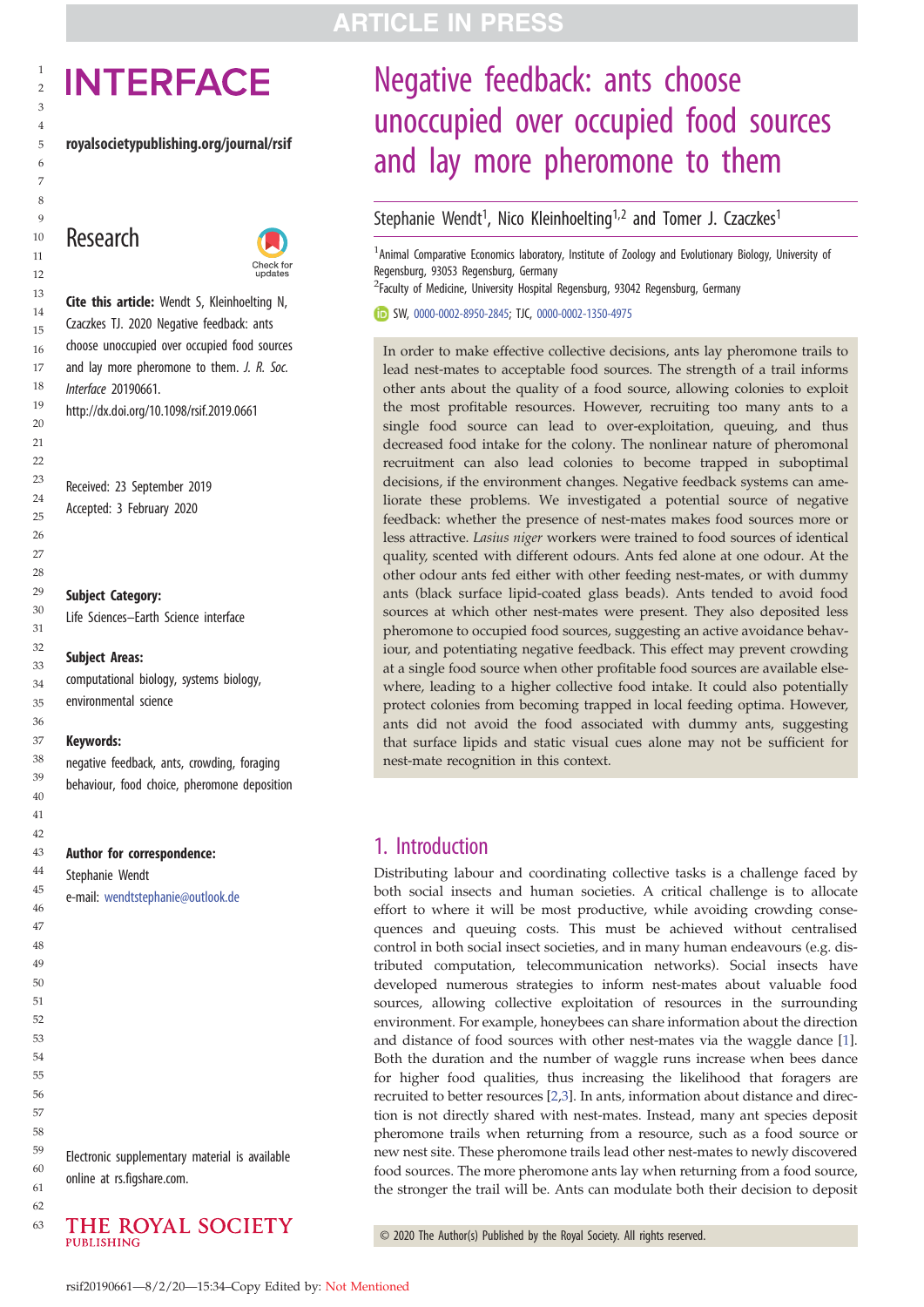pheromone, and the intensity of pheromone deposition [\[4,5](#page-6-0)]. Both trail lay rates and pheromone deposition intensity increase as the perceived value of the resources increases [\[6](#page-6-0)–[8\]](#page-6-0). Stronger trails result in more ants being recruited from the nest and a higher proportion of ants following the trail at a bifurcation [[5,9,10\]](#page-6-0). This simple system results in a positive feedback mechanism, leading to colonies often collectively focusing their foraging effort on the most valuable resources [\[4,11](#page-6-0)–[14\]](#page-7-0).  $^{64}$  pheromone, and the intensity of pheromone deposition [4,5]. example, prefer to visit food sources at which conspecifics **2** 65 66 67 68 69 70 71 72

However, recruiting too many nest-mates to a food source can lead to crowding and an overexploitation of food sources, and thus decrease colony food intake [\[15](#page-7-0),[16\]](#page-7-0). For example, although crowding increases foraging efficiency in leafcutter ants [[17\]](#page-7-0), it decreases walking speed of ants affected by head-on collisions [[18\]](#page-7-0) and can have negative effects in other species as well. Many natural food sources are limited by quantity and replenishment time. For example, honeydew-producing aphids or extrafloral nectaries slowly produce a variable amount of food over the course of a day [\[19](#page-7-0)–[21\]](#page-7-0). Depending on an ant's crop capacity, even a single individual may have to spend around 40 min at an extrafloral nectary in order to fill its crop [[22\]](#page-7-0), and ants were shown to invest much time in patrolling these food sources [\[20,23](#page-7-0)]. Due to long replenishment times, small groups of ants may be capable of fully exploiting even larger patches of aphid colonies or extrafloral nectaries. If a resource is fully exploited, recruiting more individuals will lead to increased waiting times and foragers returning to the nest without food. An optimal distribution of foragers would allocate foragers to a resource until the efforts of any additional forager would be better focused on a different resource. 73 74 75 76 77 78 79 80 81 82 83 84 85 86 87 88 89 90 91 92 93  $Q_{\Delta}$ 

Decentralised decision-making in non-limited situations also poses challenges for positive-feedback based coordination systems. If recruitment feedback is nonlinear, as is the case in mass-recruiting ants which deposit pheromone trails [\[7,11](#page-6-0),[24,25\]](#page-7-0), recruitment can rapidly become extremely strong to one option. If the environment then changes, colonies may not be able to break out of their previous decision and become trapped in exploiting a temporal local optimum [\[11,12](#page-6-0)[,26](#page-7-0),[27\]](#page-7-0), but also see [[28\]](#page-7-0).  $95$ 96 97 98 99 100 101 102 103

The problems of overexploitation and crowding, and of trapping in local optima, can be ameliorated or overcome by building negative feedback into the collective decisionmaking system. Social insects have developed a number of negative feedback systems which decrease the number of recruited nest-mates as recruitment progresses. These systems include both active and passive processes [\[29,30](#page-7-0)]. Honeybees, for example, use an acoustic signal as an active inhibitory stop signal, stopping returning foragers from recruiting [\[29](#page-7-0),[31](#page-7-0)–[35](#page-7-0)]. Ants reduce pheromone deposition when walking on a pheromone laden path and when encountering other nest-mates on the trail [\[30,36](#page-7-0)]. 104 105 106 107 108 109 110 111 112 113 114 115

In addition to active recruitment signals, social insects also rely on cues when deciding where to forage. A very important cue for a wide variety of animals is the presence of fellow foragers, both con- and heterospecific [[37,38\]](#page-7-0). In ants, as in other social insects, cuticular hydrocarbons (CHCs) are used to identify and distinguish nest-mates from non-nest-mates [\[39](#page-7-0)–[41\]](#page-7-0). The presence of nest-mates has successfully been mimicked by presenting glass beads coated with nest-mate CHCs in ants [[42](#page-7-0)–[45](#page-7-0)]. The presence of conspecifics provides information about the safety and productivity of a foraging patch. Naive bumblebees, for 116 117 118 119 120 121 122 123 124 125 126

are already present [[46](#page-7-0)–[49](#page-7-0)]. Ants show a similar behavioural pattern, preferentially choosing to follow paths on which other nest-mates are present [\[50\]](#page-7-0). This is somewhat at odds with the finding that ants reduce recruitment in the presence of others ants [[30,36](#page-7-0)]. This highlights a trade-off foragers have to make: well-used patches imply productivity and safety, but also competition for resources and potential over-exploitation.

The aim of this study was twofold: Firstly, we ask whether the presence of nest-mates at a food source (as opposed to on a trail [[30\]](#page-7-0)) triggers a negative-feedback effect by reducing recruitment. Secondly, we ask whether unoccupied food sources are more attractive than otherwise equally profitable occupied food sources. We trained individual ants to two alternating food sources associated with different odours. At one food source, ants fed alone. At the other, either live nest-mates or black glass beads coated with surface lipids (containing CHCs and any other lipids soluble in dichloromethane) were present at the food source. After training, odour preference was tested. If nest-mate presence has an inhibitory effect in this context, the ants should follow the odour associated with feeding alone, and deposit less pheromone when returning from occupied food sources. By contrast, if nest-mate presence enhances the attractiveness of a food source, ants should prefer the odour associated with the presence of nest-mates or lipid-coated glass beads, and deposit more pheromone when returning from occupied feeders. Several studies have considered the effect of crowding on trails or at a food source on individual and collective path and food source choice [[51,52](#page-7-0)], and shown that massive overcrowding can lead to individual ants being physically 'pushed' towards alternative options. Other studies have shown that the presence of nest-mates on paths can affect individual and collective path use by decreasing U-turning [[50\]](#page-7-0) and reduce pheromone deposition [[30\]](#page-7-0). The presence of pheromone on paths has also been shown to reduce further pheromone deposition [\[36](#page-7-0)] Our study is the first to investigate the effect of nest-mate presence (not massive crowding) at the food source on the evaluation of food sources by individual ants. It is also the first to investigate the effect of nest-mate presence on food source evaluation using associative learning and binary choice assays, as opposed to simply considering pheromone deposition.

# 2. Methods

### 2.1. Study animals

Eight stock colonies of the black garden ant Lasius niger were collected on the University of Regensburg campus. Lasius niger derive much of their carbohydrate intake from tending honeydewproducing insects [\[54\]](#page-7-0), but do not show task specialisation within aphid-tenders (e.g. to guards, shepherds, and transporters, [[55](#page-7-0)]. The colonies were housed in  $30 \times 30 \times 10$  cm foraging boxes with a layer of plaster covering the bottom. Each box contained a circular plaster nest-box (14 cm diameter, 2 cm height). The colonies were queenless with around 1000–2000 workers and small amounts of brood. Queenless colonies forage and lay pheromone trails, and are frequently used in foraging experiments [[51,56\]](#page-7-0). As foragers rarely interact with the queen [[57](#page-7-0)], a lack of queen (but not brood, see [\[58\]](#page-7-0)) should have little effect on the details of forager behaviour. The colonies were fed with 0.5 M sucrose solution and received Drosophila fruit flies once a week. Water was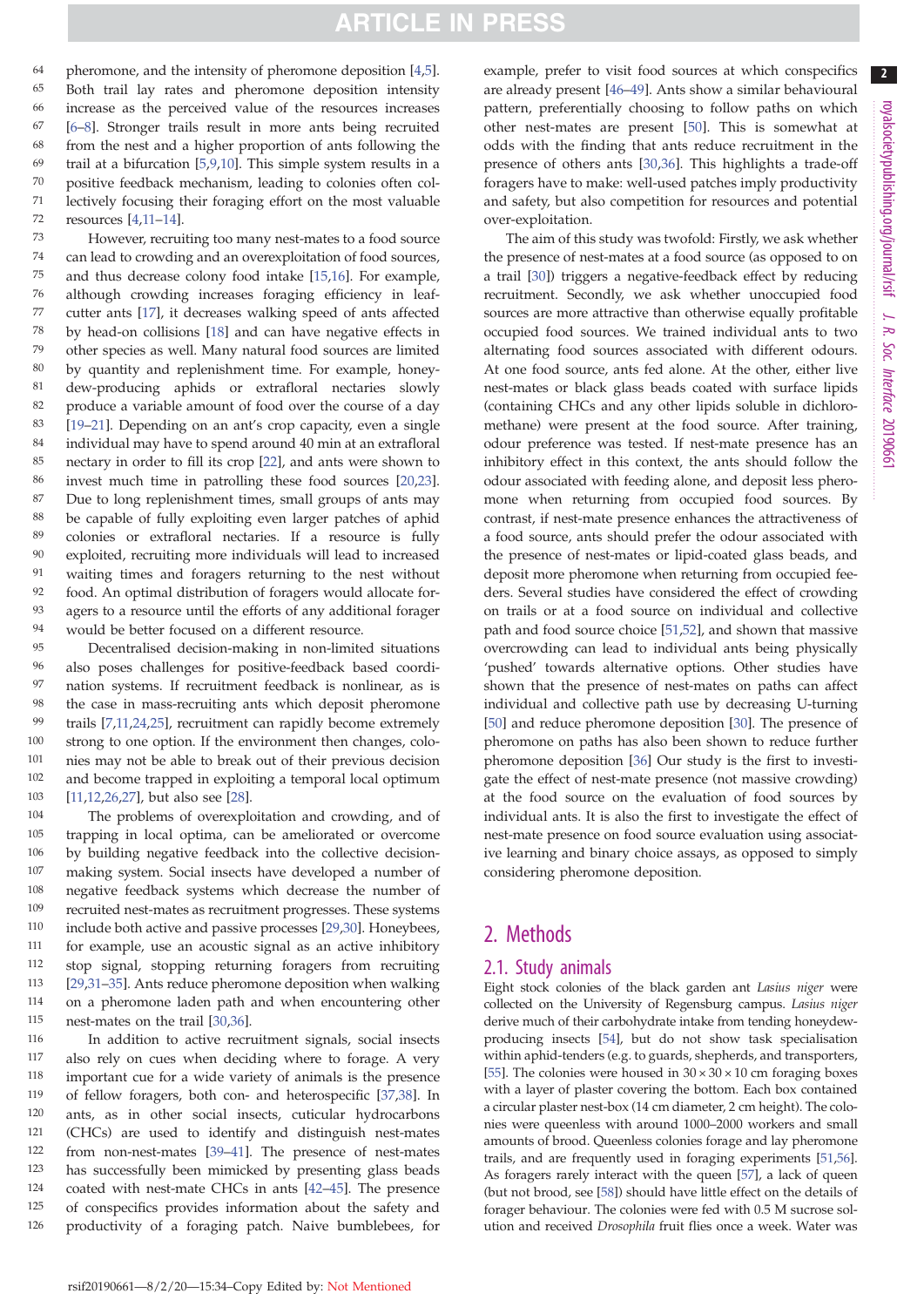<span id="page-2-0"></span>

Figure 1.  $(a,b)$  Experimental set-up used during training visits 1–8. A 1 M sucrose solution droplet was placed in the centre of a platform surrounded by a water barrier. The platform was connected to the nest via a paper-covered 20 cm long runway and a 40 cm drawbridge. (a) The platform for visits on which the social cue was absent. In this case, sucrose solution was presented with one odour (lemon or rosemary; lemon odour in the example used in figure 1) on the runway and in the food. (b) The platform for visits on which the social cue was present. In this case, sucrose solution was presented with another odour on the runway and in the food (lemon or rosemary; rosemary odour in the example used in figure 1). Half of the tested ants were confronted with live nest-mates as a social cue, the other half was confronted with dummy ants (black surface lipid-coated glass beads). Social cue presence (and the associated odours) alternated each visit. (c) Y-maze used on the 9th (test) visit. All arms were 10 cm long. The arm connected to the nest-box was covered with unscented paper overlays while the other two arms were covered with lemon and rosemary scented paper overlays (one scent on each side). The first decision line was located 2.5 cm from the Y-maze centre and marked the initial decision of an ant while the second decision line was placed 7.5 cm from the centre and marked the final decision.

available ad libitum. Colonies were starved for 4 days prior to the experiments in order to achieve a uniform and high motivation for foraging [[59](#page-8-0),[60](#page-8-0)]. During starvation, water was available ad libitum.

#### 2.2. Set-up and experimental procedure 175

#### 2.2.1. Overview 176

All ants underwent a similar training protocol: individual ants were allowed to make repeating visits to a food source, which was alternatingly surrounded by social cues (other nest-mates or dummy ants) and had alternating scents (figure 1). Pheromone deposition was measured on each return to the nest. After eight training visits ants were allowed to choose between social- or non-social feeding odour cues in a binary choice assay. 177 178 179 180 181 182 183 184

#### 2.2.2. Training 185

Two to four foragers were given access to a  $20 \times 1$  cm long plastic runway overlaid with scented paper via a 40 cm long drawbridge. Paper overlays were scented by storing them for at least 1 day in an airtight box containing a droplet of either lemon or 186 187 188 189

rosemary essential oil (rosemary: Rosmarinus officinalis; lemon: Citrus limon, Markl GbR, Grünwald) on filter paper in a Petri dish. Previous work has shown that Lasius niger foragers can form robust expectations of upcoming reward quality based on lemon or rosemary runway odour after just 1 visit to each odour/quality combination [\[8](#page-6-0)[,61,62\]](#page-8-0). A 5 mm diameter drop of scented 1 M sucrose solution (Sigma-Aldrich) was placed in the centre of a feeding platform  $(4 \times 4 \text{ cm}$ ; figure 1) surrounded by a water barrier (1.75 cm wide and 1.3 cm deep, platform size including the surrounding water barrier:  $7.5 \times 7.5$  cm) at the end of the runway (60 cm from the nest). The solutions were scented using either rosemary or lemon essential oils (0.5 µl essential oil per ml sucrose solution). The first ant to reach the feeder was marked with a dot of acrylic paint (el Greco Acrylic Colors, C. Kreul, Germany) on its abdomen. The marked ant was allowed to drink to repletion at the food source, while all other ants were returned to the nest. When the ant had filled its crop, it was allowed to walk back into the nest. Inside the nest, the ant unloaded its crop to its nest-mates and was then allowed back onto the runway for another visit. The drawbridge was now used to selectively allow only the marked ant onto the runway.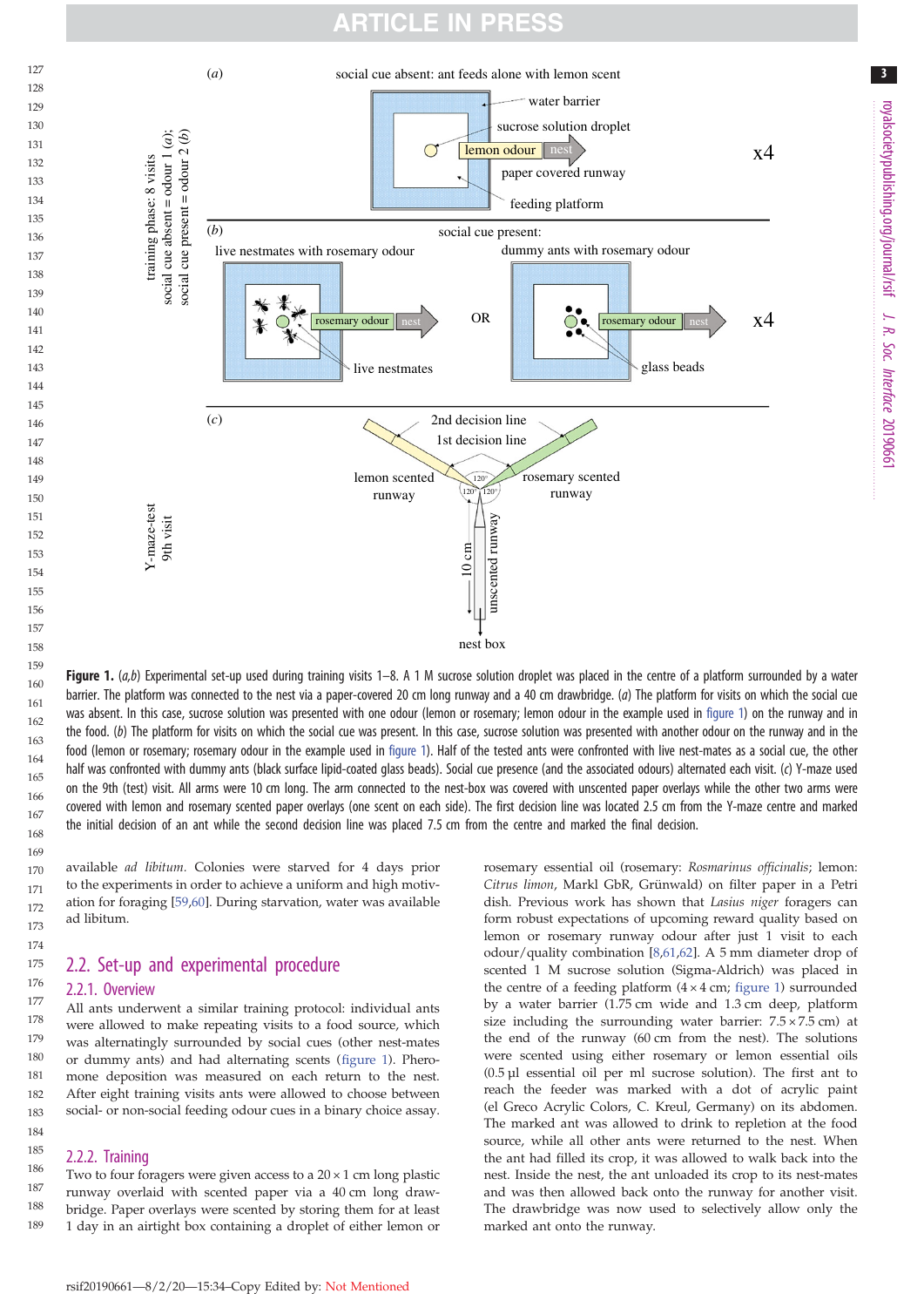<sup>190</sup> The ant was allowed to make eight return visits to the feeder, (for a detailed overview of ant choices split by visit number in with alternating odour cues on each subsequent visit: in half of the visits, ants were allowed to feed alone in the presence of one odour. In the other visits, ants fed together with either (i) five other nest-mates or (ii) five black lipid-coated glass beads (dummy ants which were placed in a semicircle around the sucrose droplet at a distance of 5 mm, allowing unlimited access to the food without disturbance) in the presence of a second odour ([figure 1,](#page-2-0) see below for dummy ant creation details). Sucrose solutions and the runway overlays were scented, with the 'nest-mate' and 'alone' treatments each having a fixed odour. For half of the ants, lemon was associated with the 'nest-mate' treatment and rosemary with the 'alone' treatment, and vice versa for the other ants. Companion nest-mates were gently placed onto the feeding platform shortly before the test ant arrived by allowing them to walk onto a piece of paper, and walk off the paper onto the platform. They displayed no signs of alarm behaviour and fed calmly at the food source when they discovered it. It is thus unlikely that they emitted alarm pheromones which may have led to the test ant avoiding this food source [\[63\]](#page-8-0). Mimicking nest-mates with dummy ants allowed us to control for movement cues, potential local feeding cues [[64](#page-8-0)], and pheromone which may be deposited on the runway or the feeding platform by foraging or returning nestmates. In Lasius niger, black glass beads coated in nest-mate lipids were shown to have a greater effect on ant behaviour compared to clear beads [\[30\]](#page-7-0). In this study, we thus used black surface lipid-covered beads to mimic nest-mates. Blank beads which were not covered in nest-mate surface lipids did not affect ant behaviour in other studies simulating crowding [\[30,50](#page-7-0)], suggesting that ants note surface lipid-covered beads as nest-mates while blank beads are ignored. 191 192 193 194 195 196 197 198 199 200 201 202  $203$ 204 205 206 207 208  $209$ 210 211 212 213 214 215 216 217 218 219

As the ant returned to the nest from the food source, we counted the number of pheromone depositions performed. Individual pheromone deposition behaviour correlates with the (perceived) quality of a food source [[4,5](#page-6-0),[8,](#page-6-0)[61](#page-8-0)]. Individual ants can adapt the strength of a pheromone trail by either depositing pheromone or not, or varying the intensity of pheromone depositions [[4,5](#page-6-0)]. Pheromone deposition behaviour in Lasius niger is highly stereotypic. To deposit pheromone, an ant briefly interrupts running to bend its gaster and press the tip onto the ground [[6](#page-6-0)]. Pheromone depositions were measured each time the ant moved from the food source back to the nest (inward trip), and each time the ant moved from the nest towards the food source (outward trip). Because Lasius niger foragers almost never lay pheromone when they are not aware of a food source [\[6](#page-6-0)], we did not measure pheromone depositions for the very first outward trip (visit 1). The presence of trail pheromone on a path depresses further pheromone deposition [\[36\]](#page-7-0). Thus, each time an ant had passed the 20 cm runway, the paper overlay covering the runway was replaced by a fresh one.  $220$  $221$  $222$ 223 224 225 226 227 228  $229$ 230 231 232 233 234 235 236 237

#### 2.2.3. Choice tests 238

On the ninth visit (the testing phase), the linear runway was replaced with a Y-maze ([figure 1](#page-2-0)c), with two 10 cm long arms and a 10 cm long stem. The Y-maze stem was covered with an unscented paper overlay while one arm was covered with the odour overlay associated with the social cue present (e.g. rosemary), and the other with the odour overlay associated with the social cue absent (e.g. lemon). The trained ant was allowed to choose between the two arms, and its decision was recorded. We used two decision lines to define arm choice—an initial decision line ([figure 1](#page-2-0)c, 2.5 cm after the bifurcation) and a final decision line (7.5 cm after the bifurcation). After an ant had made a choice, it was allowed to walk onto a piece of paper at the end of the Y-maze arm and moved to the beginning of the Y-maze in order to allow it to make another choice. This was repeated until an ant had made 3–8 choices in the Y-maze 239 240 241 242 243 244 245 246 247 248 249 250 251 252

(for a detailed overview of ant choices split by visit number in the Y-maze please refer to electronic supplementary material, figure S6). The number of choices made by an ant depended on its motivation to make another choice, but was limited to a maximum of eight choices.

After each experimental run, the ant was permanently removed from the colony. In addition to observations by a student sitting next to the experimental set-up, all experimental runs were recorded with a Panasonic DMC-FZ1000 camera.

While data could not be collected blind, as the presence of nest-mates or dummy ants could not be hidden, we used strict behavioural definitions. More importantly, data were collected by a naive experimenter blind to any a priori hypotheses about the data, thus protecting against unconscious bias.

### 2.3. Preparation of dummy ants

To simulate the presence of other nest-mates, we used black glass beads (dummy ants) coated in nest-mate surface lipids, which included CHCs. CHC profiles differ between colonies and allow ants to identify nest-mates and distinguish them from non-nest-mates [\[65\]](#page-8-0). CHC-coated glass beads are regularly used to mimic nest-mates [[30,43,](#page-7-0)[66\]](#page-8-0) and non-nest-mates [[42,45,](#page-7-0)[67](#page-8-0)] in ants, including Lasius niger. Bead preparation followed Czaczkes et al. [[30](#page-7-0)]: Clean black glass beads (diameter 2.5 mm, height 1 mm; KnorrPrandell GmbH, Lichtenfels, Germany) were first washed with pentane multiple times, then baked for 1–2 h at 300°C and again washed with pentane after baking to remove any substances or odours which may interfere with nest-mate identification. To coat the beads in ant CHC-profiles, 20 foragers out of the colony to be tested were freeze-killed at −20°C for about 10 min. The ants were then placed in a 2 ml extraction vial (Sigma-Aldrich) and covered in pentane. To dissolve the surface lipids from the ants' cuticle, the vial was agitated for 5 min at 30°C. To ensure that the dummy ants were as realistic as possible, no further steps to purify the CHCs were taken, and thus the beads were coated with nestmates CHCs and other surface lipids which may have been present on the nest-mate cuticle. In the next step, the ants of which surface lipids had been dissolved were removed from the pentane solution containing ant surface lipids and eight black glass beads (diameter 2.3 mm, height 1.5 mm) were placed into the solution instead. The solution and beads were then again agitated at 30°C until all the pentane had evaporated. This procedure left the beads coated in surface lipids.

A pilot aggression test revealed that surface lipidcoated beads elicited aggressive behaviour such as mandible opening [\[68](#page-8-0)] when they were coated with non-nest-mate surface lipid, while no aggressive behaviour was shown when beads were coated with nest-mate surface lipid. This suggests that beads were sufficiently coated to allow ants to recognize them as other ants and differentiate between nest-mates and non-nest-mates.

### 2.4. Statistical analysis

Statistical analyses were carried out in R v. 3.5.0 [\[69\]](#page-8-0) using generalized linear mixed models (GLMMs) in the LME4 package [[70](#page-8-0)]. As multiple ants were tested per colony, and we took multiple measurements from each ant, colony identity and individual ant identity nested in colony identity were added as random effects to each model. GLMMs were tested for fit, dispersion and zero inflation using the DHARMa package [\[71\]](#page-8-0). The model predictors and interactions were defined a priori, following Forstmeier & Schielzeth [\[72\]](#page-8-0). All p-values presented were corrected for multiple testing using the Benjamini–Hochberg method [\[73\]](#page-8-0). A total of 49 ants (3–11 ants per colony) were confronted with real nest-mates as a social cue, making a total of 278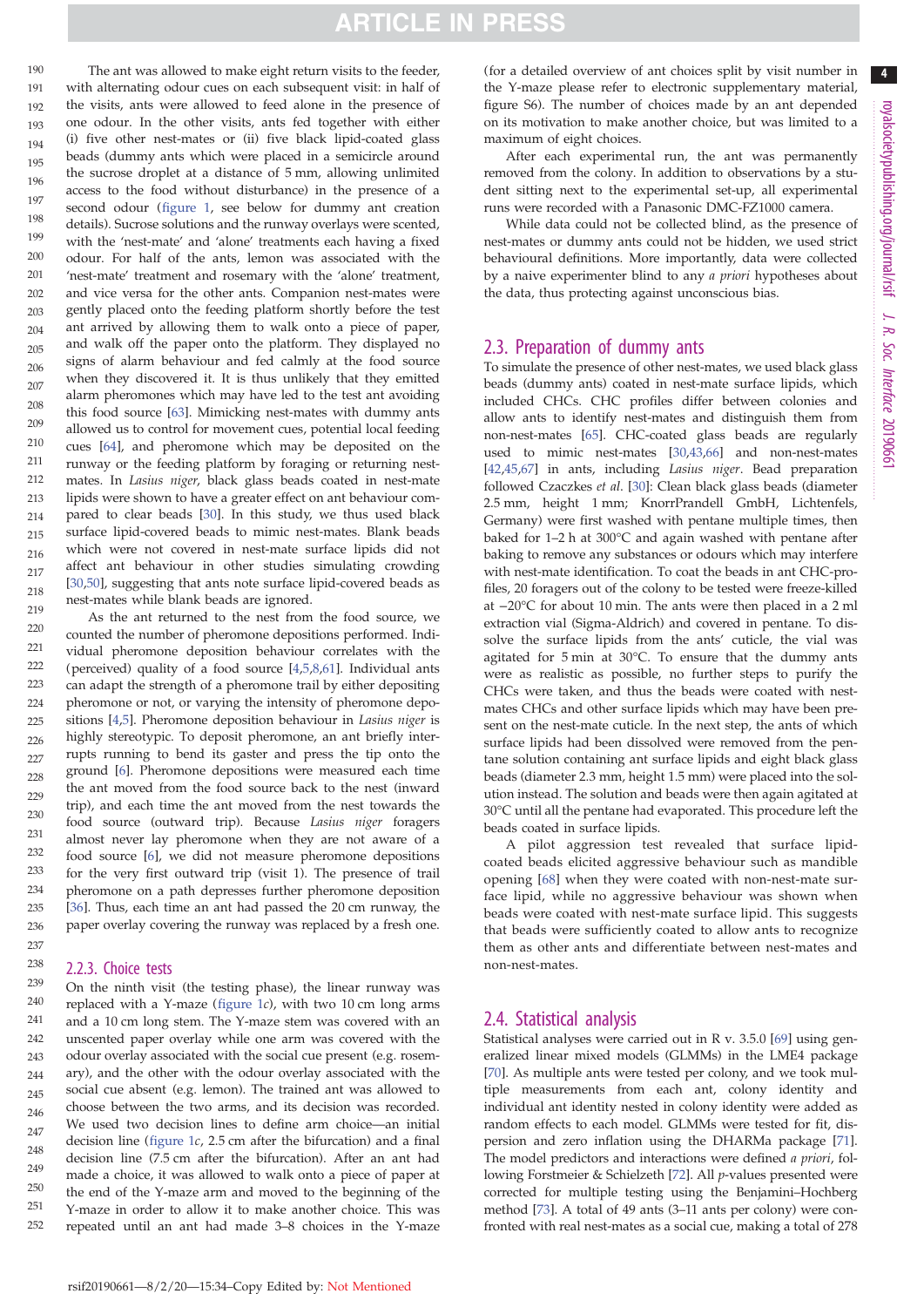<span id="page-4-0"></span>253 choices. In the bead treatment, a total of 43 ants  $(3-10)$  ants per colony) was tested, of which 248 choices were made. 254

#### 2.4.1. Choice tests 256

255

273 274 275

277 278 279

281

The initial and final choice of the ants matched in 92.4% of choices, so for simplicity, we only considered final choices in the statistical analysis. Choice preference was tested using a GLMM with a binomial distribution. We included the fixed factors social cue type (nest-mates or surface lipid-coated glass beads; SocialCueType), the odour associated with the social cue (lemon or rosemary, to test for innate odour preferences; SocialCueOdour), the side of the social cue odour in the Y-maze (right or left, to test for a side bias; SocialCueSide) and a binomial factor indicating whether ants were confronted with a social cue or fed alone on the first training visit (social cue type at first training visit; SocialCueFirst) in order to test for primacy and recency effects [[74](#page-8-0)]. This resulted in the following model formula: 257 258 259 260 261 262 263 264 265 266 267 268 269 270

finaldecision  $\sim$  socialcuetype  $+$  socialcueodour 271

þ socialcueside þ socialcuefirst þ (random factor: colony/AntID)  $272$ 

### 2.4.2. Inbound pheromone depositions during training

Inbound pheromone deposition behaviour (number of pheromone depositions on the way back to the nest) was analysed using GLMMs with a Poisson distribution. First, we attempted to predict pheromone deposition using the fixed factor social cue type in interaction with whether social cues were present that visit and a scaled visit variable included to model changes in pheromone deposition over subsequent visits. This resulted in the following model formula: 276 280 282

> complete model: inboundpheromonedepositions ~  ${\rm social}$ cuetype  $*$  socialcuepresence  $+$  visitnumber  $+$ (random factor: colony/AntID)

As the interaction was not significant (see results), but social cue presence had a significant effect on ant choices and visual inspection of the data showed a clear difference between ants confronted with live nest-mates and those confronted with dummy ants ([figure 3\)](#page-5-0), we ran two further models in order to explore the data in more detail. We thus subsetted the data according to social cue type. This resulted in the following model formula:

split by socialcuetype: inboundpheromonedepositions  $\sim$  $socialcuepresence + visitnumber + (random factor: colony/AntID)$ 

## 3. Results

#### 3.1. Choice tests 302

Only 34.8% (97 of 278) of choices in the Y-maze were made for the odour previously associated with the presence of other nest-mates, which is significantly different from chance (figure 2, GLMM: estimate =  $-0.68$ , z =  $-3.07$ , p = 0.002). By contrast, when the social cue was dummy ants, 52.8% (131 of 248) of choices were made for the arm containing the social-associated cue, which does not differ from chance (GLMM: estimate = 0.16,  $z = 0.79$ ,  $p = 0.43$ ). Social cue type had a significant effect on ant choices, with ants being more likely to choose the social cue side in the bead treatment compared to the nest-mate treatment (GLMM: estimate = 0.84,  $z = 3.13$ ,  $p = 0.003$ ). A significant effect of the first presentation of the social cue during training was also 303 304 305 306 307 308 309 310 311 312 313 314 315



Figure 2. Proportions of all final choices made by ants in the Y-maze. Ants fed with either real nest-mates or with dummy ants (black surface lipid-coated glass beads) when the social cue was present and fed alone when the social cue was absent. Forty-nine ants were trained with real nest-mates and 43 with dummy ants. Numbers in the bars represent sample sizes (individual choices). \*\*\* $p < 0.001$ , n.s.:  $p > 0.05$ .

found. Ants were significantly more likely to choose the social cue side in the Y-maze when the social cue was first presented on the first training visit compared to the second training visit (electronic supplementary material, figure S5; GLMM: estimate =  $0.89$ ,  $z = 4.11$ ,  $p < 0.001$ ). Furthermore, ants showed side and odour biases, with significant preferences for lemon odour (electronic supplementary material, figures S1 and S2) and the left side (electronic supplementary material, figures S3 and S4) in the Y-maze (odour preference GLMM: estimate =  $-0.61$ ,  $z = -2.71$ ,  $p = 0.0083$ ; side preference GLMM: estimate =  $-0.69$ ,  $z = 3.19$ ,  $p = 0.0029$ ).

### 3.2. Inbound pheromone depositions during training

The GLMM analysing the complete dataset indicated a significant effect of the social cue presence on the number of pheromone depositions: ants deposited significantly less pheromone when returning from a food source at which a social cue (live nest-mates or dummy ants) was present (GLMM: estimate =  $-0.13$ ,  $z = -2.38$ ,  $p = 0.03$ ). Ants further deposited significantly more pheromone on later training visits (GLMM: estimate =  $0.05$ ,  $z = 2.76$ ,  $p = 0.017$ ).

We did not find a significant effect of social cue type (GLMM: estimate = 0.1,  $z = 1.75$ ,  $p = 0.10$ ) or the interaction between social cue type and social cue presence (GLMM: estimate =  $0.11$ ,  $z = 1.53$ ,  $p = 0.13$ ) on choice (see electronic supplementary material, figure S6). However, visual inspection of the data [\(figure 3\)](#page-5-0) clearly showed a difference between ants confronted with live nest-mates and those confronted with dummy ants. We thus examined the data more closely by splitting it by social cue type and ran another GLMM to check for the effect of social cue presence for each of the two social cue types respectively. Ants deposited significantly less pheromone when returning from a food source at which other nest-mates were present compared to when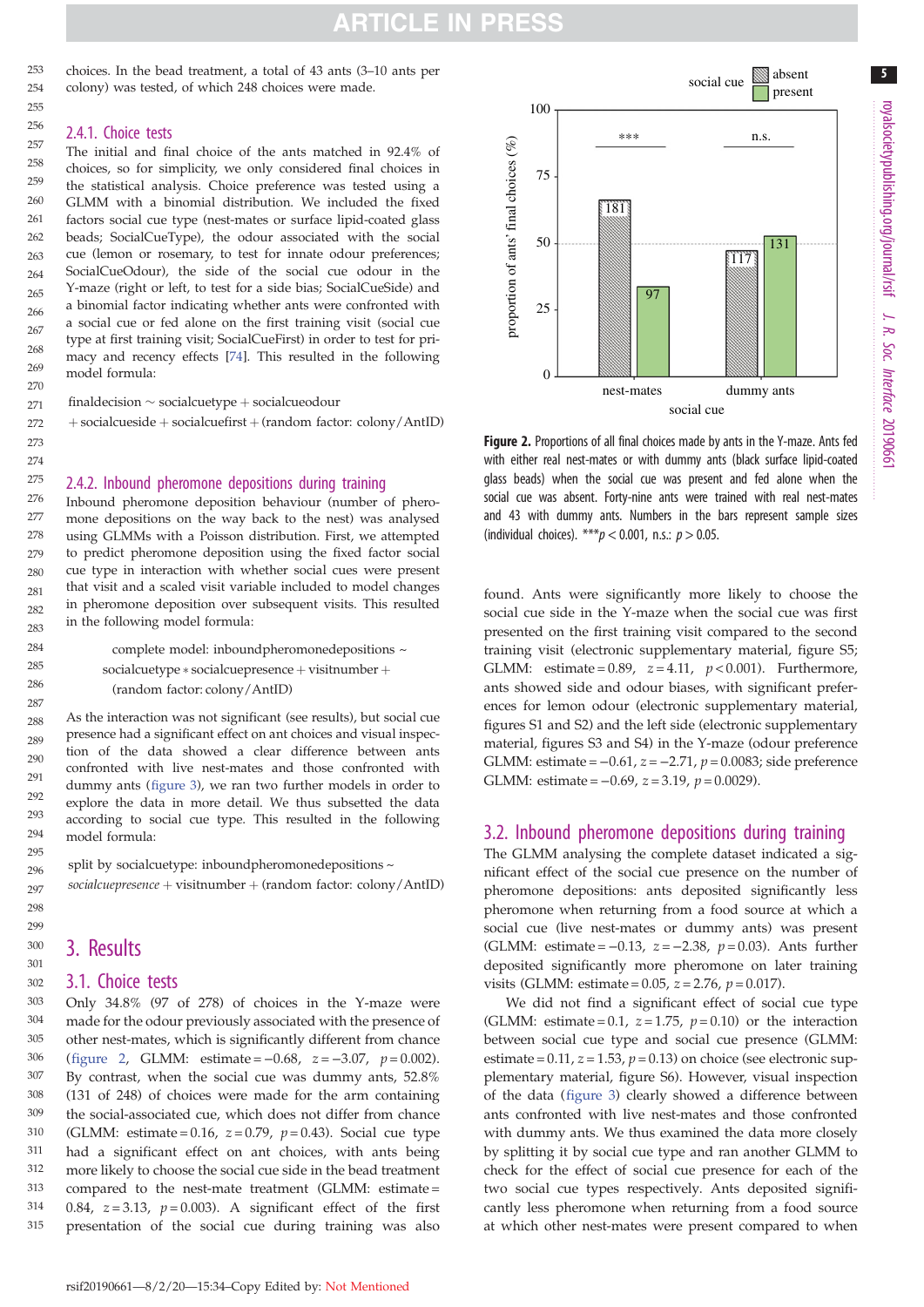<span id="page-5-0"></span>

Figure 3. Number of pheromone depositions deposited during the way back to the nest on a 20 cm track right behind the feeding platform. Horizontal lines are medians, boxes are along with interquartile ranges, whiskers are 5%/95% ranges and dots are outliers. \* $p < 0.05$ , n.s.:  $p > 0.05$ .

they fed alone (GLMM: estimate =  $-0.13$ ,  $z = -2.4$ ,  $p = 0.03$ , figure 3). However, when beads were used as a social cue, there was no significant effect of social cue presence on the number of pheromone depositions during the ants' return to the nest (GLMM: estimate =  $-0.01$ ,  $z = -0.18$ ,  $p = 0.85$ , figure 3). The order of social cue presentation (first presentation of a social cue on the first or second training visit) did not have a significant effect on number of pheromone depositions in both treatments (GLMM for live nest-mates treatment: estimate = 0.03,  $z = 0.52$ ,  $p = 0.8$ ; GLMM for dummy ant treatment: estimate =  $0.08$ ,  $z = 1.29$ ,  $p = 0.26$ ). 346

### 4. Discussion

> Ants showed a significant preference for food sources at which they fed alone over food sources at which other ants were feeding, and also deposited more pheromone when returning from solitary feeding [\(figure 2\)](#page-4-0). However, surface lipid-coated beads failed to elicit this effect.

These results demonstrate that ants actively avoided feeding at already occupied food sources and recruited more heavily to unoccupied food sources. The results further suggest that the attractiveness of a food source is not solely based on direct traits such as sugar concentration, flow rate or distance to the nest [\[4,](#page-6-0)[22,](#page-7-0)[75,76](#page-8-0)], but can also be affected by the status of occupancy and most likely also by other indirect traits. The reduction of pheromone depositions on crowded trails has already been described in Lasius niger ants [[30](#page-7-0)]. In addition to a similar effect from occupancy at the food source, here we report an apparent aversion to occupied food sources. Both behaviours may combine and lead to the exploitation of numerous valuable food sources in the environment rather than overexploiting only one good food source. This may counteract the tendency of the positivefeedback component of the ant recruitment system to result in only choosing one option, a phenomenon termed symmetry breaking [[11](#page-6-0),[25,52,](#page-7-0)[77,78](#page-8-0)]. This may be beneficial for two reasons: Firstly, overexploitation can lead to queuing at 360 361 362 363 364 365 366 367 368 369 370 371 372 373 374 375 376 377 378

trails [\[15,16,18\]](#page-7-0). A reduction of pheromone strength on already occupied trails and preference for unoccupied food sources may lead to a more evenly distributed food exploitation and thus a higher colony-level food intake. Secondly, an aversion to occupied food sources may act as a negative feedback system, preventing colonies from becoming trapped in local foraging optima. Nonlinear positive feedback systems in general, and pheromone-mediated recruitment, particularly in ants, can result in such a strong recruitment that the system cannot react to changing environments. Thus, if an ant colony is allowed to forage extensively at a good food source, and then the quality of the food is reduced, colonies often fail to refocus their foraging effort to newly available, better food sources [[11,12](#page-6-0),[25,](#page-7-0)[78\]](#page-8-0). In this and other species, trails cannot realistically become strong enough to cause aversion [\[53](#page-7-0)]. The negative feedback system we describe may be an effective method of mitigating these effects, especially in combination with other negative feedback mechanisms, such as a simple downregulation of pheromone depositions [[52,](#page-7-0)[77](#page-8-0)]. Note that there is no explicit switch from positive- to negative-feedback causing behaviours—rather, both take place simultaneously. In the current study, the negative feedback is a downregulation of positive feedback behaviour (pheromone deposition), which can proceed until positive feedback is completely shut down, allowing negative feedback processes, such as pheromone decay, to take over.

However, the presence of only five nest-mates at a relatively large  $(5 \text{ mm})$  food source might not be reasonably considered as a crowded food source. Furthermore, the presence of nest-mates at a food patch may serve as an indicator for a safe and productive food source which is worth exploiting and should be concentrated on while it is not yet completely crowded [[50\]](#page-7-0). Why then do the ants reduce exploitation of such food sources? In Czaczkes et al.'s study [[50\]](#page-7-0), even though ants downregulated pheromone depositions on crowded trails, colonies showed a clear preference for paths on which dummy ants were present compared to control paths. The authors argue that the presence of nest-mates and a simultaneous absence of alarm pheromones on a path inform foragers that the path is safe and productive and is thus preferred over one at which nest-mates are absent [\[50\]](#page-7-0). Furthermore, colonies may benefit from increased information transfer and recruitment potential on paths where nest-mates are present [[17,50](#page-7-0)[,79](#page-8-0)–[81\]](#page-8-0). Why then do ants reduce their pheromone deposition and preference for a food source which is occupied by just a few nest-mates? Nest-mate density at a food source may be an indicator for how many foragers are already exploiting a food source and may also inform ants about whether additional nest-mates should be recruited [[82\]](#page-8-0). Given the positive-feedback nature of recruitment in these ants, even the presence of a few nest-mates suggests that this food source will soon be well occupied. Foragers with experience of other, unoccupied, food sources could thus concentrate on recruiting to other food source, or on scouting for new ones. These foragers may thus accept the risk of feeding alone at a newly discovered food source until more nestmates have been recruited. Such scouting ants have been described in various ant species [[59](#page-8-0),[83](#page-8-0)–[85](#page-8-0)]. A similar pattern was reported in foraging bumblebees: Bees which were experienced with a food source avoided occupied food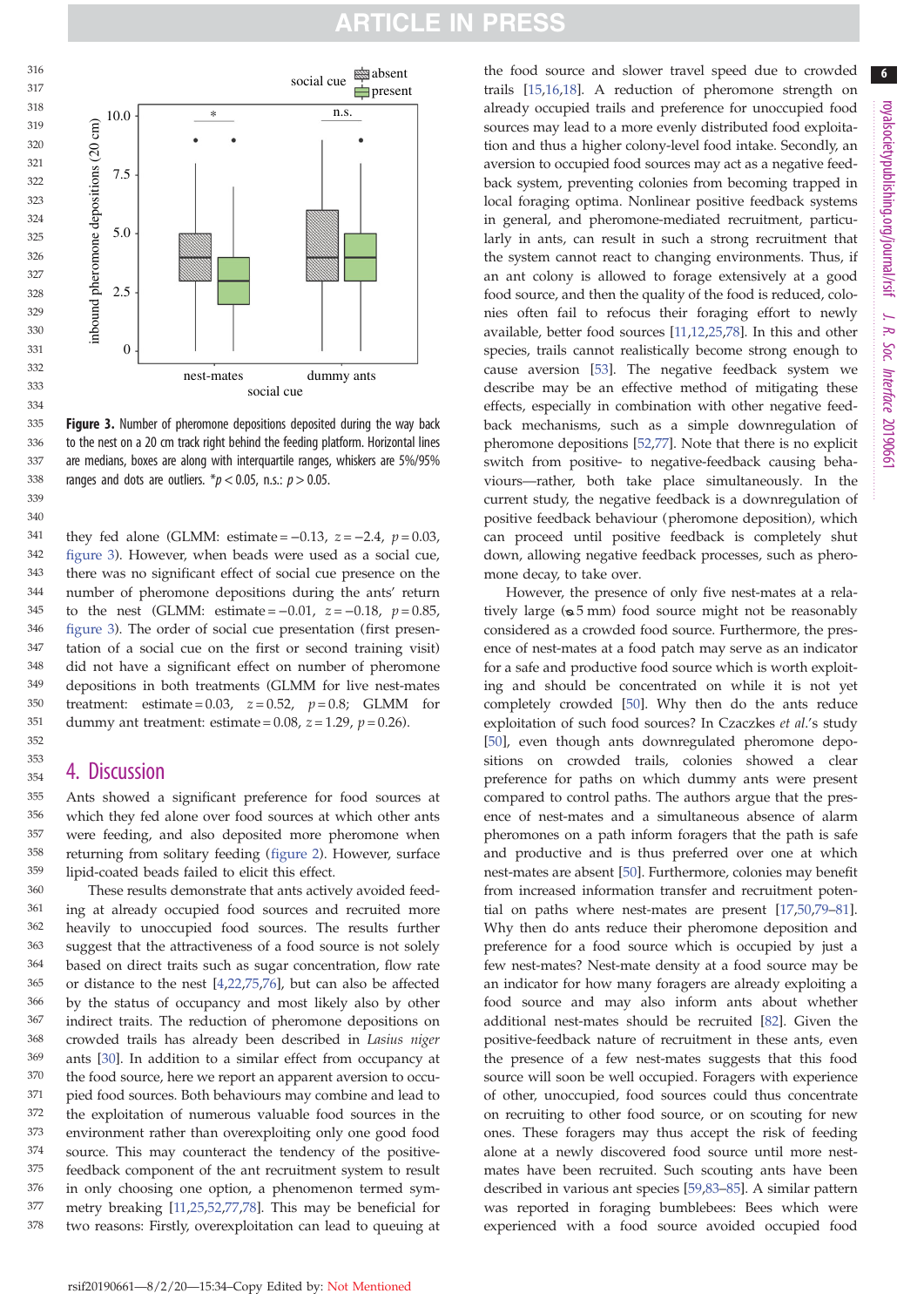<span id="page-6-0"></span>379 sources, but naive bees preferred them [\[47](#page-7-0)]. The behavioural social cue odour. This strongly suggests a primacy effect, in pattern reported here and in Czaczkes et al. [[50\]](#page-7-0) can also be seen in this light: In the current study, we trained individual ants to food sources over the course of eight visits, allowing them to become familiar with the food, odour and nestmate presence or absence. By contrast, Czaczkes et al. [[50\]](#page-7-0) investigated path preference of complete colonies in which path choice was driven by the initial decisions of the first few, naive foragers. These naive ants would be more likely to visit occupied food sources, while informed ants would rather avoid them. Importantly, individual Lasius niger workers are very flexible in their use of pheromone trails. While naive and recruited workers can follow pheromone trails with high fidelity [[86\]](#page-8-0), ants are not dependent on pheromone decay to maintain flexibility: knowledgeable individuals can completely ignore pheromone trails in preference for conflicting route memories [[87\]](#page-8-0). However, knowledgeable individuals can again switch back to high fidelity pheromone following, even in the face of conflicting memories, when other third-source information sources become available [\[88](#page-8-0)]. The current results build on this picture, demonstrating how flexible individuals, changing their preferences due to perceived food crowding, may provide information used to maintain colony flexibility. 380 381 382 383 384 385 386 387 388 389 390 391 392 393 394 395 396 397 398 399 400 401 402

The fact that dummy ants (black surface lipid-coated glass beads) did not elicit a decrease in recruitment strength and food attractiveness suggests that the mere presence of a nest-mate odour may not be sufficient for nest-mate recognition in this context. Although surface lipid-coated glass beads have successfully been used in previous studies on recruitment behaviour [[44\]](#page-7-0), including in Lasius niger [\[30](#page-7-0)[,66](#page-8-0)], the lack of other stimuli such as movement, home-range markings [[89](#page-8-0)–[91](#page-8-0)], or feeding signals (e.g. local pheromone recruitment or stridulation) [\[64](#page-8-0),[81,92,93](#page-8-0)] may have caused the ants to underestimate the local density of ants, or have prevented them from being perceived as nest-mates. 403 404 405 406 407 408 409 410 411 412 413 414

Ants showed a stronger preference for the odour associated with the absence of social cues when it was first experienced on the first training visit, with only 34.1% of choices for the odour at which a social cue was present. By contrast, if the social cue was first presented on the first training visit, 51.8% of choices were for the Y-maze side covered in 415 416 417 418 419 420 421

social cue odour. This strongly suggests a primacy effect, in which memory of the first-exposed cue is stronger than memory of a cue experienced later [[94](#page-8-0)–[96\]](#page-8-0). Ants also chose the social cue odour more often when it was associated with lemon odour and placed on the left side of the Y-maze, suggesting an innate odour preference for lemon over rosemary odour and a side bias. Side biases especially have been widely reported in ants and other animals [[97](#page-8-0)–[104\]](#page-8-0). However, as our treatments were fully balanced by treatment presentation order, neither the primacy effect nor the innate biases should interfere with our interpretation.

We demonstrate that negative feedback is not only elicited by nest-mate presence on paths in Lasius niger, but also through nest-mate presence during food consumption. Moreover, ants also prefer food sources without fellow foragers. The avoidance of already occupied food sources allows ants to distribute their foraging effort and exploit multiple food sources simultaneously. This can result in a more efficient exploitation of the environment [\[105\]](#page-8-0). In addition, such behaviour may increase the amount of information about available food sources and may thus increase the colonylevel food intake rate. Such negative-feedback systems may play a critical role in maintaining collective flexibility and preventing trapping in local optima. Taken together, the combination of passive negative feedback from reduced pheromone deposition, and active negative feedback via occupied food avoidance, may be a powerful mechanism for increasing collective foraging efficacy.

Ethics. All animal treatment guidelines applicable to ants under German law have been followed.

Data accessibility. Raw data collected in the presented experiments can be found on Dryad via [https://dx.doi.org/10.5061/dryad.](https://dx.doi.org/10.5061/dryad.qz612jm8x) [qz612jm8x](https://dx.doi.org/10.5061/dryad.qz612jm8x).

Authors' contributions. N.K. performed the experiments. S.W. supervised the experiments and analysed the data. S.W. and T.J.C. designed the study, interpreted the data and wrote the manuscript. All authors gave final approval for publication and agree to be held accountable for the content therein.

Competing interests. The authors declare that they have no conflict of interest.

Funding. We thank the DFG (Deutsche Forschungsgemeinschaft) which funded S.W. and T.J.C. with an Emmy Noether grant to T.J.C., grant no. CZ 237/1-1.

# **References**

424 425 426

422 423

- 1. von Frisch K. 1946 Die Tänze der Bienen. Österr Zool., 1–48. 42<sub>01</sub>
- 2. Seeley T, Camazine S, Sneyd J. 1991 Collective decision-making in honey bees: how colonies choose among nectar sources. Behav. Ecol. Sociobiol. 28, 277–290. ([doi:10.1007/BF00175101](http://dx.doi.org/10.1007/BF00175101)) 428 429 430 431
- 3. Seeley T, Mikheyev A, Pagano G. 2000 Dancing bees tune both duration and rate of waggle-run production in relation to nectar-source profitability. J. Comp. Physiol. A. 186, 813–819. [\(doi:10.1007/](http://dx.doi.org/10.1007/s003590000134) [s003590000134](http://dx.doi.org/10.1007/s003590000134)) 432 433 434 435 436
- 4. Beckers R, Deneubourg J-L, Goss S. 1993 Modulation of trail laying in the ant Lasius niger (Hymenoptera: Formicidae) and its role in the collective selection of a food source. J. Insect Behav. 6, 751–759. [\(doi:10.1007/BF01201674\)](http://dx.doi.org/10.1007/BF01201674) 437 438 439 440 441
- 5. Hangartner W. 1970 Control of pheromone quantity in odor trails of the ant Acanthomyops interjectus. Experientia 26, 664–665. [\(doi:10.1007/BF01898753\)](http://dx.doi.org/10.1007/BF01898753)
- 6. Beckers R, Deneubourg J-L, Goss S. 1992 Trail laying behaviour during food recruitment in the ant Lasius niger (L.). Insectes Soc. 39, 59–72. [\(doi:10.1007/](http://dx.doi.org/10.1007/BF01240531) [BF01240531\)](http://dx.doi.org/10.1007/BF01240531)
- 7. Detrain C, Deneubourg J-L. 2008 Collective Decision-Making and Foraging Patterns in Ants and Honeybees. In Advances in insect physiology (ed. S Simpson), pp. 123–173. New York, NY: Academic Press.
- 8. Wendt S, Strunk K, Heinze J, Roider A, Czaczkes T. 2019 Positive and negative incentive contrasts lead to relative value perception in ants. eLife 8, e45450. [\(doi:10.7554/eLife.45450](http://dx.doi.org/10.7554/eLife.45450))
- 9. von Thienen W, Metzler D, Witte V. 2015 Modeling shortest path selection of the ant Linepithema humile using psychophysical theory and realistic parameter values. J. Theor. Biol. 372, 168-178. ([doi:10.1016/j.jtbi.2015.02.030](http://dx.doi.org/10.1016/j.jtbi.2015.02.030))
- 10. Wilson E. 1962 Chemical communication among workers of the fire ant Solenopsis saevissima (Fr. Smith) 1. The organization of mass-foraging. Anim. Behav. 10, 134–147. [\(doi:10.1016/0003-](http://dx.doi.org/10.1016/0003-3472(62)90141-0) [3472\(62\)90141-0](http://dx.doi.org/10.1016/0003-3472(62)90141-0))
- 11. Beckers R, Deneubourg JL, Goss S, Pasteels JM. 1990 Collective decision making through food recruitment. Insect. Soc. 37, 258–267. [\(doi:10.1007/](http://dx.doi.org/10.1007/BF02224053) [BF02224053](http://dx.doi.org/10.1007/BF02224053))
- 12. Czaczkes T, Salmane A, Klampfleuthner F, Heinze J. 2016 Private information alone can trigger trapping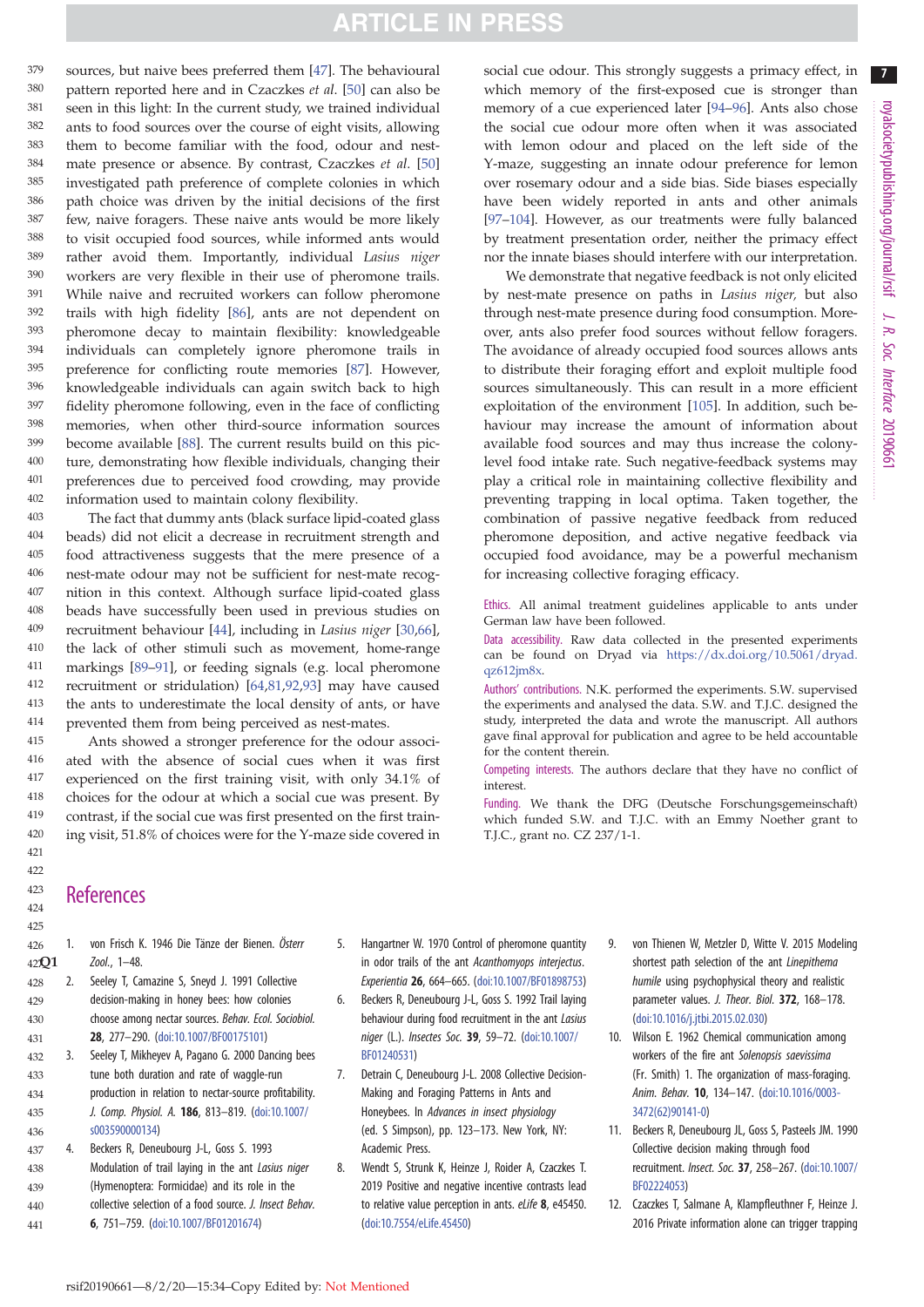- <span id="page-7-0"></span>of ant colonies in local feeding optima. J. Exp. Biol. 219, 744–751. ([doi:10.1242/jeb.131847\)](http://dx.doi.org/10.1242/jeb.131847) of ant colonies in local feeding optima. *J. Exp. Biol.* Maturwissenschaften **76**, 579–581. (doi:10.1007/ 43. Greene M, Gordon D. 2003 Social insects: cuticular 8 443
- 13. Frizzi F, Talone F, Santini G. 2018 Modulation of trail laying in the ant *Lasius neglectus* (Hymenoptera: Formicidae) and its role in the collective selection of a food source. Ethology 124, 870–880. [\(doi:10.](http://dx.doi.org/10.1111/eth.12821) [1111/eth.12821\)](http://dx.doi.org/10.1111/eth.12821) 444 445 446 447 448
- 14. Latty T, Beekman M. 2013 Keeping track of changes: the performance of ant colonies in dynamic environments. Anim. Behav. 85, 637–643. ([doi:10.](http://dx.doi.org/10.1016/j.anbehav.2012.12.027) [1016/j.anbehav.2012.12.027\)](http://dx.doi.org/10.1016/j.anbehav.2012.12.027) 449 450 451 452
- 15. Burd M. 1996 Server system and queuing models of leaf harvesting by leaf-cutting ants. Am. Nat. 148, 613–629. ([doi:10.1086/285943\)](http://dx.doi.org/10.1086/285943) 453 454 455
- 16. Burd M. 2000 Foraging behaviour of Atta cephalotes (leaf-cutting ants): an examination of two predictions for load selection. Anim. Behav. 60, 781–788. ([doi:10.1006/anbe.2000.1537](http://dx.doi.org/10.1006/anbe.2000.1537)) 456 457 458 459
- 17. Dussutour A, Beshers S, Deneubourg J-L, Fourcassié V. 2007 Crowding increases foraging efficiency in the leaf-cutting ant Atta colombica. Insect. Soc. 54, 158–165. ([doi:10.1007/s00040-007-0926-9](http://dx.doi.org/10.1007/s00040-007-0926-9)) 460 461 462 463
- 18. Burd M, Aranwela N. 2003 Head-on encounter rates and walking speed of foragers in leaf-cutting ant traffic. Insect. Soc. 50, 3–8. [\(doi:10.1007/](http://dx.doi.org/10.1007/s000400300001) [s000400300001](http://dx.doi.org/10.1007/s000400300001)) 464 465 466 467
- 19. Fischer M, Völkl W, Hoffmann K. 2005 Honeydew production and honeydew sugar composition of polyphagous black bean aphid, Aphis fabae (Hemiptera: Aphididae) on various host plants and implications for ant-attendance. Eur. J. Entomol. 102, 155–160. ([doi:10.14411/eje.2005.025\)](http://dx.doi.org/10.14411/eje.2005.025) 468 469 470 471 472 473
- 20. Dreisig H. 2000 Defense by exploitation in the Florida carpenter ant, Camponotus floridanus, at an extrafloral nectar resource. Behav. Ecol. Sociobiol. 47, 274–279. ([doi:10.1007/s002650050666](http://dx.doi.org/10.1007/s002650050666)) 474 475 476 477
- 21. Völkl W, Woodring J, Fischer M, Lorenz MW, Hoffmann KH. 1999 Ant-aphid mutualisms: the impact of honeydew production and honeydew sugar composition on ant preferences. Oecologia 118, 483–491. ([doi:10.1007/s004420050751](http://dx.doi.org/10.1007/s004420050751)) 478 479 480 481 482
- 22. Schilman P, Roces F. 2003 Assessment of nectar flow rate and memory for patch quality in the ant Camponotus rufipes. Anim. Behav. 66, 687–693. [\(doi:10.1006/anbe.2003.2242\)](http://dx.doi.org/10.1006/anbe.2003.2242) 483 484 485 486
- 23. Dreisig H. 1988 Foraging rate of ants collecting honeydew or extrafloral nectar, and some possible **Q2** constraints. Ecol. Entomol. 13, 143-154. ([doi:10.](http://dx.doi.org/10.1111/j.1365-2311.1988.tb00342.x) 246-249. (doi:10.1007/s001140050609) 6. Thieme. [1111/j.1365-2311.1988.tb00342.x](http://dx.doi.org/10.1111/j.1365-2311.1988.tb00342.x)) 487 488 48**02** 490
- 24. Shaffer Z, Sasaki T, Pratt SC. 2013 Linear recruitment leads to allocation and flexibility in collective foraging by ants. Anim. Behav. 86, 967–975. [\(doi:10.1016/j.anbehav.2013.08.014\)](http://dx.doi.org/10.1016/j.anbehav.2013.08.014) 491 492 493 494
- 25. Sumpter D, Beekman M. 2003 From nonlinearity to optimality: pheromone trail foraging by ants. Anim. Behav. 66, 273-280. ([doi:10.1006/anbe.](http://dx.doi.org/10.1006/anbe.2003.2224) [2003.2224\)](http://dx.doi.org/10.1006/anbe.2003.2224) 495 496 497 498
- 26. Beckers R, Deneubourg J-L, Goss S. 1992 Trails and U-turns in the selection of a path by the ant Lasius niger. J. Theor. Biol. 159, 397–415. [\(doi:10.1016/](http://dx.doi.org/10.1016/S0022-5193(05)80686-1) [S0022-5193\(05\)80686-1\)](http://dx.doi.org/10.1016/S0022-5193(05)80686-1) 499 500 501 502
- 27. Goss S, Aron S, Deneubourg J-L, Pasteels J. 1989 Self-organized shortcuts in the Argentine ant. 503 504

Naturwissenschaften 76, 579–581. [\(doi:10.1007/](http://dx.doi.org/10.1007/BF00462870) [BF00462870\)](http://dx.doi.org/10.1007/BF00462870)

- 28. Dussutour A, Nicolis S, Shephard G, Beekman M, Sumpter D. 2009 The role of multiple pheromones in food recruitment by ants. J. Exp. Biol. 212, 2337–2348. [\(doi:10.1242/jeb.029827](http://dx.doi.org/10.1242/jeb.029827))
- 29. Kietzman P, Visscher P. 2015 The anti-waggle dance: use of the stop signal as negative feedback. Front. Ecol. Evol. 3, 14. [\(doi:10.3389/fevo.2015.](http://dx.doi.org/10.3389/fevo.2015.00014) [00014\)](http://dx.doi.org/10.3389/fevo.2015.00014)
- 30. Czaczkes T, Grüter C, Ratnieks F. 2013 Negative feedback in ants: crowding results in less trail pheromone deposition. J. R. Soc. Interface. 10, 20121009. ([doi:10.1098/rsif.2012.1009\)](http://dx.doi.org/10.1098/rsif.2012.1009)
- 31. Kirchner W. 1993 Vibrational signals in the tremble dance of the honeybee, Apis mellifera. Behav. Ecol. Sociobiol. 33, 169–172. ([doi:10.1007/BF00216597](http://dx.doi.org/10.1007/BF00216597))
- 32. Nieh J. 1993 The stop signal of honey bees: reconsidering its message. Behav. Ecol. Sociobiol. 33, 51–56. [\(doi:10.1007/BF00164346](http://dx.doi.org/10.1007/BF00164346))
- 33. Nieh J. 2010 A negative feedback signal that is triggered by peril curbs honey bee recruitment. Curr. Biol. 20, 310–315. ([doi:10.1016/j.cub.2009.12.](http://dx.doi.org/10.1016/j.cub.2009.12.060) [060](http://dx.doi.org/10.1016/j.cub.2009.12.060))
- 34. Pastor K, Seeley T. 2005 The brief piping signal of the honey bee: begging call or stop signal? Ethology 111, 775–784. ([doi:10.1111/j.1439-0310.2005.](http://dx.doi.org/10.1111/j.1439-0310.2005.01116.x)  $(1116x)$
- 35. Thom C, Gilley D, Tautz J. 2003 Worker piping in honey bees (Apis mellifera): the behavior of piping nectar foragers. Behav. Ecol. Sociobiol. 53, 199–205. [\(doi:10.1007/s00265-002-0567-y](http://dx.doi.org/10.1007/s00265-002-0567-y))
- 36. Czaczkes T, Grüter C, Ellis L, Wood E, Ratnieks F. 2013 Ant foraging on complex trails: route learning and the role of trail pheromones in Lasius niger. J. Exp. Biol. 216, 188–197. [\(doi:10.1242/jeb.](http://dx.doi.org/10.1242/jeb.076570) [076570](http://dx.doi.org/10.1242/jeb.076570))
- 37. Clark CW, Mangel M. 1984 Foraging and flocking strategies: information in an uncertain environment. Am. Nat. 123, 626–641. [\(doi:10.1086/284228](http://dx.doi.org/10.1086/284228))
- 38. Krebs J, MacRoberts M, Cullen J. 1972 Flocking and feeding in the great tit parus major–an experimental study. Ibis 114, 507–530. ([doi:10.](http://dx.doi.org/10.1111/j.1474-919X.1972.tb00852.x) [1111/j.1474-919X.1972.tb00852.x\)](http://dx.doi.org/10.1111/j.1474-919X.1972.tb00852.x)
- 39. Lahav S, Soroker V, Hefetz A, Vander Meer R. 1999 Direct behavioral evidence for hydrocarbons as ant recognition discriminators. Naturwissenschaften 86, 246–249. ([doi:10.1007/s001140050609](http://dx.doi.org/10.1007/s001140050609))
- 40. Wagner D, Tissot M, Cuevas W, Gordon D. 2000 Harvester ants utilize cuticular hydrocarbons in nestmate recognition. J. Chem. Ecol. 26, 2245–2257. [\(doi:10.1023/A:1005529224856](http://dx.doi.org/10.1023/A:1005529224856))
- 41. van Zweden JS, d'Ettorre P. 2010 Nestmate recognition in social insects and the role of hydrocarbons. In Insect hydrocarbons - biology, biochemistry, and chemical ecology (eds GJ Blomquist, A-G Bagnères), pp. 222–243. Cambridge, UK: Cambridge University Press.
- 42. Akino T, Yamamura K, Wakamura S, Yamaoka R. 2004 Direct behavioral evidence for hydrocarbons as nestmate recognition cues in Formica japonica (Hymenoptera: Formicidae). Appl. Entomol. Zool. 39, 381–387. ([doi:10.1303/aez.2004.381](http://dx.doi.org/10.1303/aez.2004.381))
- hydrocarbons inform task decisions. Nature 423, 32. ([doi:10.1038/423032a\)](http://dx.doi.org/10.1038/423032a)
- 44. Greene M, Gordon D. 2007 Interaction rate informs harvester ant task decisions. Behav. Ecol. 18 451–455. [\(doi:10.1093/beheco/arl105](http://dx.doi.org/10.1093/beheco/arl105))
- 45. Ozaki M, Wada-Katsumata A, Fujikawa K, Iwasaki M, Yokohari F, Satoji Y, Nisimura T, Yamaoka R. 2005 Ant nestmate and non-nestmate discrimination by a chemosensory sensillum. Science 309, 311–314. ([doi:10.1126/science.1105244](http://dx.doi.org/10.1126/science.1105244))
- 46. Avarguès-Weber A, Chittka L. 2014 Local enhancement or stimulus enhancement? Bumblebee social learning results in a specific pattern of flower preference. Anim. Behav. 97, 185–191. [\(doi:10.1016/j.anbehav.2014.09.020\)](http://dx.doi.org/10.1016/j.anbehav.2014.09.020)
- 47. Kawaguchi L, Ohashi K, Toquenaga Y. 2007 Contrasting responses of bumble bees to feeding conspecifics on their familiar and unfamiliar flowers. Proc. R. Soc. B 274, 2661-2667. ([doi:10.1098/rspb.](http://dx.doi.org/10.1098/rspb.2007.0860) [2007.0860](http://dx.doi.org/10.1098/rspb.2007.0860))
- 48. Leadbeater E, Chittka L. 2007 The dynamics of social learning in an insect model, the bumblebee (Bombus terrestris). Behav. Ecol. Sociobiol. 61, 1789–1796. [\(doi:10.1007/s00265-007-0412-4](http://dx.doi.org/10.1007/s00265-007-0412-4))
- 49. Worden B, Papaj D. 2005 Flower choice copying in bumblebees. Biol. Lett. 1, 504–507. ([doi:10.1098/](http://dx.doi.org/10.1098/rsbl.2005.0368) [rsbl.2005.0368\)](http://dx.doi.org/10.1098/rsbl.2005.0368)
- 50. Czaczkes T, Franz S, Witte V, Heinze J. 2015 Perception of collective path use affects path selection in ants. Anim. Behav. 99, 15-24. [\(doi:10.](http://dx.doi.org/10.1016/j.anbehav.2014.10.014) [1016/j.anbehav.2014.10.014\)](http://dx.doi.org/10.1016/j.anbehav.2014.10.014)
- 51. Dussutour A, Fourcassié V, Helbing D, Deneubourg J-L. 2004 Optimal traffic organization in ants under crowded conditions. Nature 428, 70–73. [\(doi:10.](http://dx.doi.org/10.1038/nature02345) [1038/nature02345](http://dx.doi.org/10.1038/nature02345))
- 52. Grüter C, Schürch R, Czaczkes T, Taylor K, Durance T, Jones S, Ratnieks FL. 2012 Negative feedback enables fast and flexible collective decision-making in ants. PLoS ONE 7, e44501. [\(doi:10.1371/journal.](http://dx.doi.org/10.1371/journal.pone.0044501) [pone.0044501\)](http://dx.doi.org/10.1371/journal.pone.0044501)
- 53. von Thienen W, Metzler D, Choe D-H, Witte V. 2014 Pheromone communication in ants: a detailed analysis of concentration-dependent decisions in three species. Behav. Ecol. Sociobiol. 68, 1611–1627. [\(doi:10.1007/s00265-014-1770-3](http://dx.doi.org/10.1007/s00265-014-1770-3))
- 54. Eidmann H. 1927 Ameisen und blattläuse.
- 55. Novgorodova TA. 2015 Organization of honeydew collection by foragers of different species of ants (Hymenoptera: Formicidae): Effect of colony size and species specificity. Eur. J. Entomol. 112. 688–697. [\(doi:10.14411/eje.2015.077](http://dx.doi.org/10.14411/eje.2015.077))
- 56. Detrain C, Pereira H, Fourcassié V. 2019 Differential responses to chemical cues correlate with task performance in ant foragers. Behav. Ecol. Sociobiol. 73, 107. ([doi:10.1007/s00265-019-2717-5](http://dx.doi.org/10.1007/s00265-019-2717-5))
- 57. Stroeymeyt N, Grasse AV, Crespi A, Mersch DP, Cremer S, Keller L. 2018 Social network plasticity decreases disease transmission in a eusocial insect. Science 362, 941–945. [\(doi:10.1126/science.aat4793](http://dx.doi.org/10.1126/science.aat4793))
- 58. Portha S, Deneubourg J-L, Detrain C. 2004 How food type and brood influence foraging decisions of